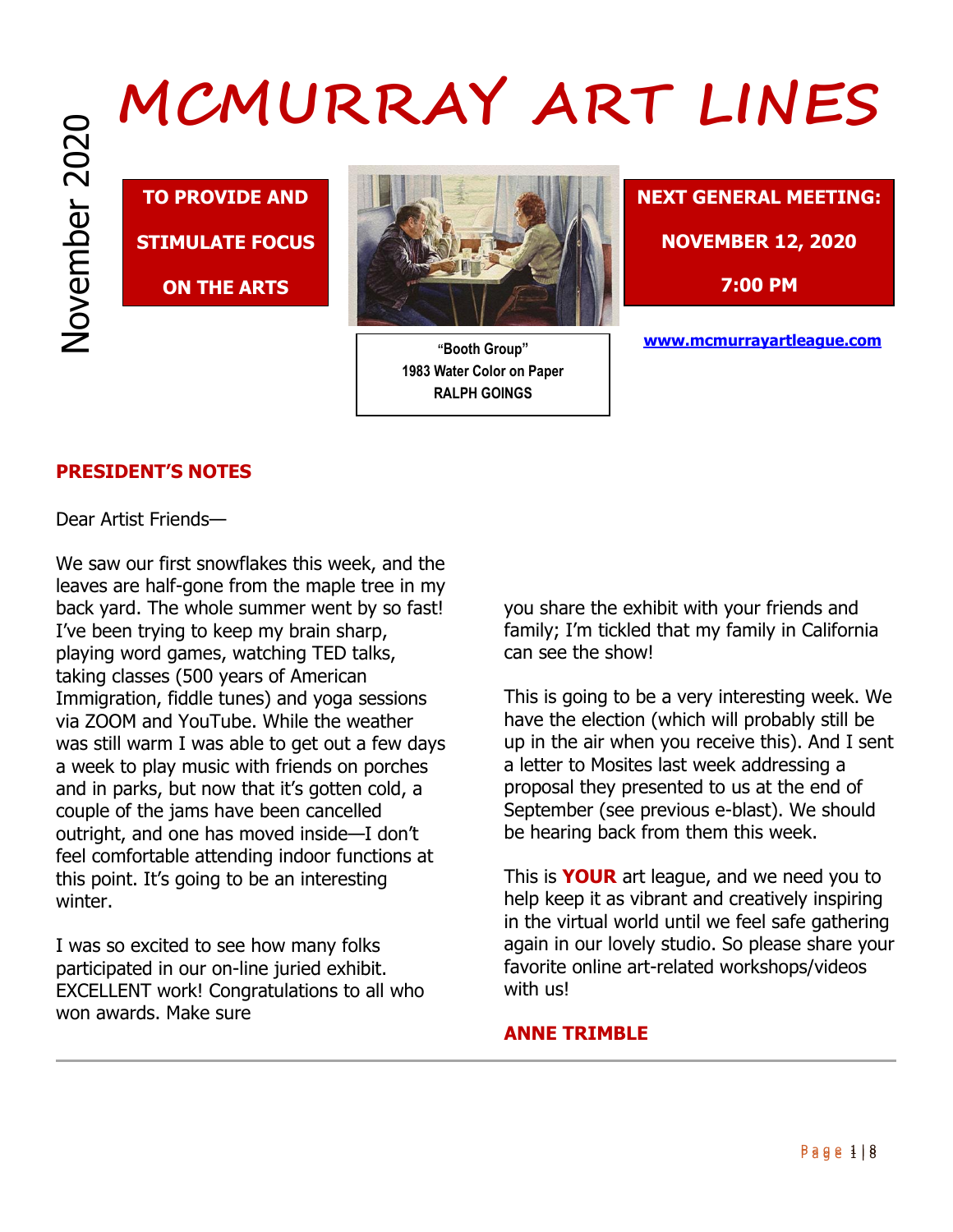### **MEETING DATES FOR 2020**

**NOTE: ALL MEETINGS WILL BE ONLINE VIA ZOOM UNTIL FURTHER NOTICE.** Since we don't have to worry about members driving after dark, we have moved all General Meeting times to 7:00 PM to allow members who work during the day to attend.

Here is the link to ALL MAL Zoom meetings (my personal Zoom ID): https://us02web.zoom.us/j/3421716361

Meeting ID: 342 171 6361

| <b>Board Meetings</b><br>2:00 PM | <b>General Meetings 7:00</b><br>PM (2 <sup>nd</sup> Thursdays) | <b>Presenter</b>                                                          |
|----------------------------------|----------------------------------------------------------------|---------------------------------------------------------------------------|
|                                  | November 12, 2020                                              | Jared Cullum - (local Pittsburgh Artist) videos<br>http://jaredcullum.com |
| November 23, 2020                |                                                                |                                                                           |
| January 18, 2021                 | February 11, 2021                                              | Ben Lustenhouwers -- Videos (very good<br>instructor)                     |
| February 22, 2021                | March 11, 2021                                                 | Marla Bagetta-Video pastel or acrylic                                     |
| March 22, 2021                   | April 8, 2021                                                  | TBD                                                                       |
| April 19, 2021                   | May 13, 2021                                                   | <b>TBD</b>                                                                |
| May 24, 2021                     |                                                                |                                                                           |

**COMING UP IN THE NEXT MEETING:** After a short business meeting we will present two videos from Jared Cullum who paints in watercolor and gouache. Member discussion and Q & A will follow each video provided by our experienced and talented members.

- The feature film is "Approaching a Landscape: Watercolor VS Gouache" length 15:01 https://www.youtube.com/watch?v=tRYNgUlDCuY
- Modifying a Masterson Sta-Wet Handy Palette for Gouache/Oil; and a Plein Air Gouache Demo length 15:27 https://www.youtube.com/watch?v=7AcB2oOGQms

# **BETTY ROSEBOROUGH**

#### **STUDIO WINDOW EXHIBIT**

- Denise Graham will exhibit in November.
- Rosetta V Dufalla will exhibit in December.

The artists are all members of **MAL**. Currently we can accommodate 9 artists for a one month display of your art in our studio window. If any member would like to display their work, contact Darla Rae Duffy at 412-680-5772 or email to darla.duffy801@gmail.com. Thanks to all our artist participants.

# **DARLA RAE DUFFY**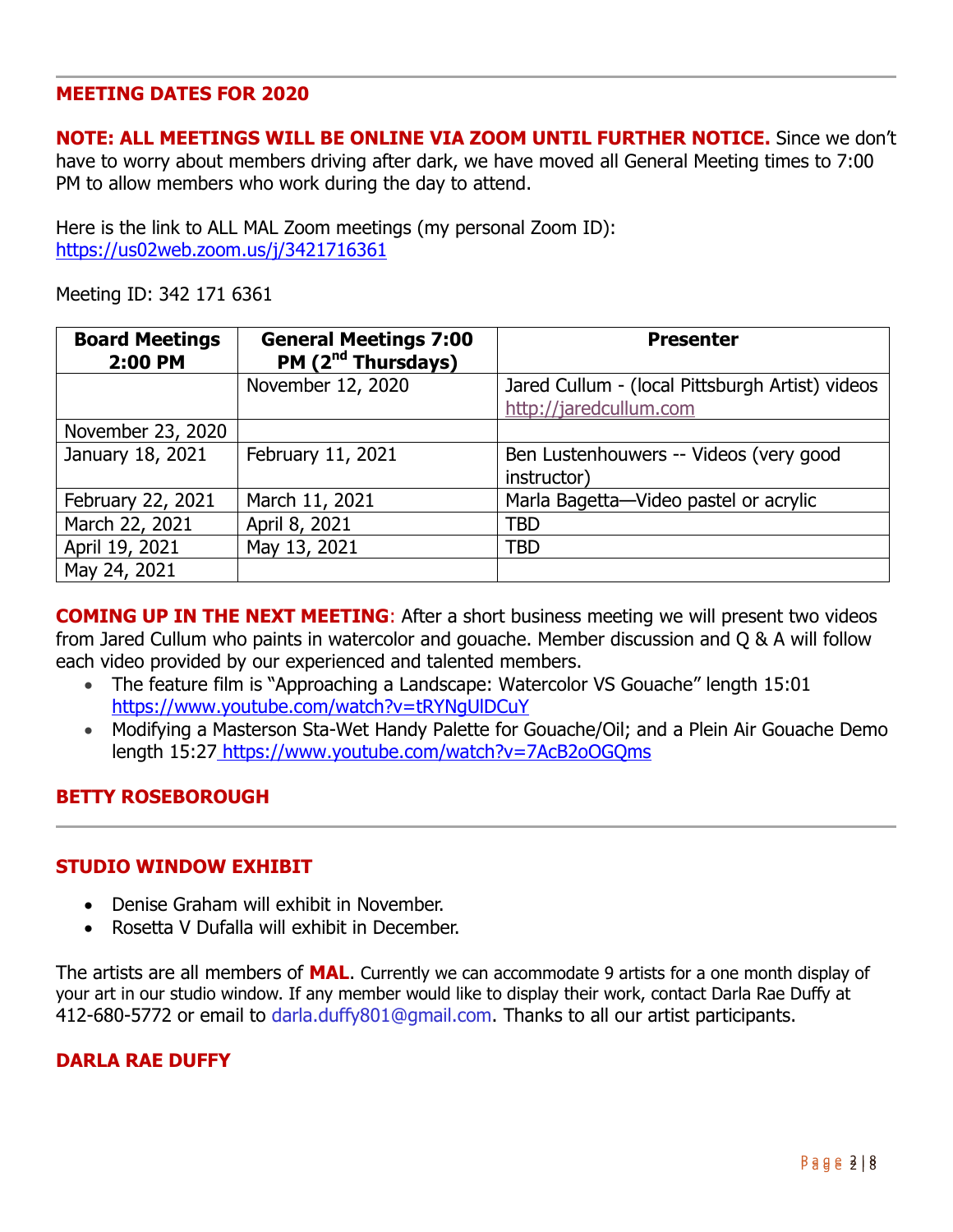# **PETERS TOWNSHIP LIBRARY EXHIBIT**

**TELLING A STORY** show was hung at Peters Township Library on Wednesday, Oct. 28. Nicole Courtmanche, Arlene Popko, Betty Roseborough, Leslie Baldwin, Jan Pini and Sandy Conley have paintings hanging. The show will be on display until February 10, 2021. The library has a new director, Lacey Love, who made a point to introduce herself to us. If you get a chance to visit the library you will enjoy the "visual stories" as well as the book.





# **OPEN STUDIO**

We will continue to hold online Open Studio sessions on second and fourth Fridays from 10:00 to 11:00 AM—via Zoom. Bring your COVID-19 stories, artwork you've been working on, and stories & jokes to share. We hope to see you on November 13. It's so good to connect with everyone—even if not in person.

Here's the link to the Open Studio Zoom meeting:

https://us02web.zoom.us/j/3421716361

# **KAREN VITUCCIO**

# **STUDIO UPDATES**

Mosites oversaw the replacement of the defective hot water heater. **MAL** was able to pay for it as it was included in our budget, and water in the studio is now running.

# **ANNE TRIMBLE**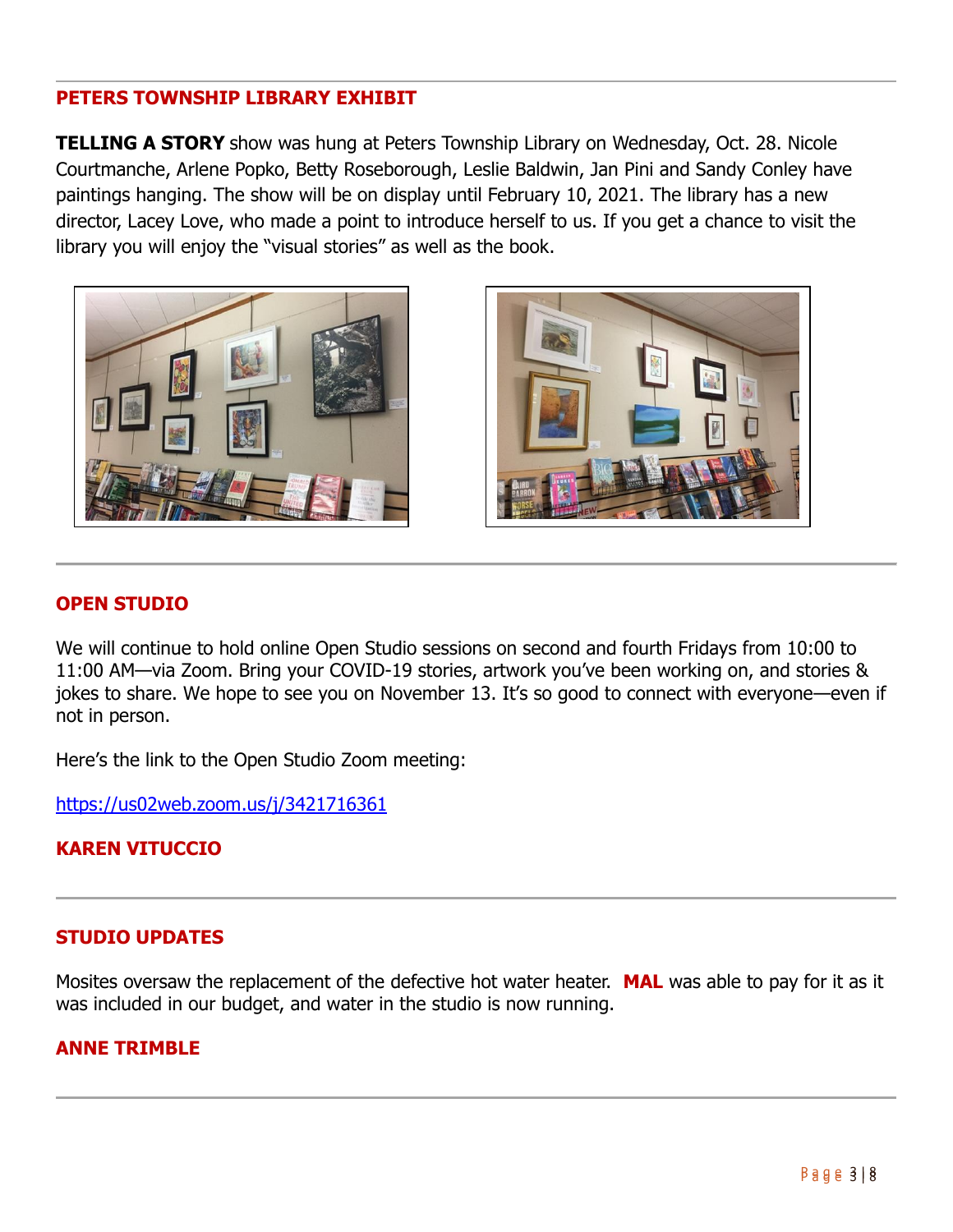# **MAL VIRTUAL JURIED SHOW**

Our long awaited juried show is finally up! Congratulations to the winners (your prize will be sent soon)! Click here to see the show and be sure to vote for your favorite for People's Choice!

# **JAN PINI AND ARINDAM SEN, SHOW CO-CHAIRS**

| <b>Awards</b>                            |                                                |
|------------------------------------------|------------------------------------------------|
| Best of Show                             | Bill Ceriani "The Golden Hour": Ceriani, Bill, |
|                                          | 'The Golden Hour", Pastel, 19"x25"             |
|                                          |                                                |
| Best of Category Abstract/Non-Objective  | Linda Saksa "Awakening II"                     |
| Best of Category Animal/Wildlife         | Diane Murray "Carolina Wren"                   |
| <b>Best of Category</b>                  | Gina Judy "Deck at Fallingwater"               |
| Interior/Exterior/Architecture           |                                                |
| Best of Category Landscape/Seascape      | Diane Murray "Renziehausen Rose Garden"        |
| Best of Category Photography/Digital Art | Betty Roseborough "Celestial Stairway"         |
| Best of Category Portrait/Figure         | Renee Keil "1940s Harley Girl"                 |
| Best of Category Still Life/Floral       | Nicole Grigor "Autumn Bokeh"                   |
| Best of Category 3D/Sculpture            | Denise Rosi Graham "Hen House II"              |
| Juror's Awards                           | Leslie Baldwin "Retro Mixology"                |
|                                          | Bill Ceriani "Sea Grottoes of Lagos Portugal"  |
|                                          | Bill Ceriani "The Church of Santa Maria de     |
|                                          | Belem, Lisbon, Portugal"                       |
|                                          | Sandy Conley "Long Shadows"                    |
|                                          | Gina Judy "Dad's 'Golden Years' Not so Golden" |
|                                          | Renee Keil "The Road along the Way: Ligonier   |
|                                          | Countryside"                                   |
|                                          | Andrea LaNasa "Alexandra the Ballerina"        |
|                                          | Charles Morreale "Cedar Waxwing"               |
|                                          | Charles Morreale "Josie Crooks - Singer"       |
|                                          | Patty Shields "An Artichoke Flower"            |

# **MEMBERSHIP/DIRECTORY REPORT:**

The **MAL Directory** is accessible on online. Please follow instructions on our website for your PC or Mac computer to print a copy if you desire one. A very limited number of directory copies have been printed (from a home computer) and mailed to members who had previously been receiving printed newsletters. Foregoing a printed **MAL Directory** for 2020-2021 has been a necessary cost saving measure for **your McMurray Art League** in these difficult times.

#### **LESLIE BALDWIN**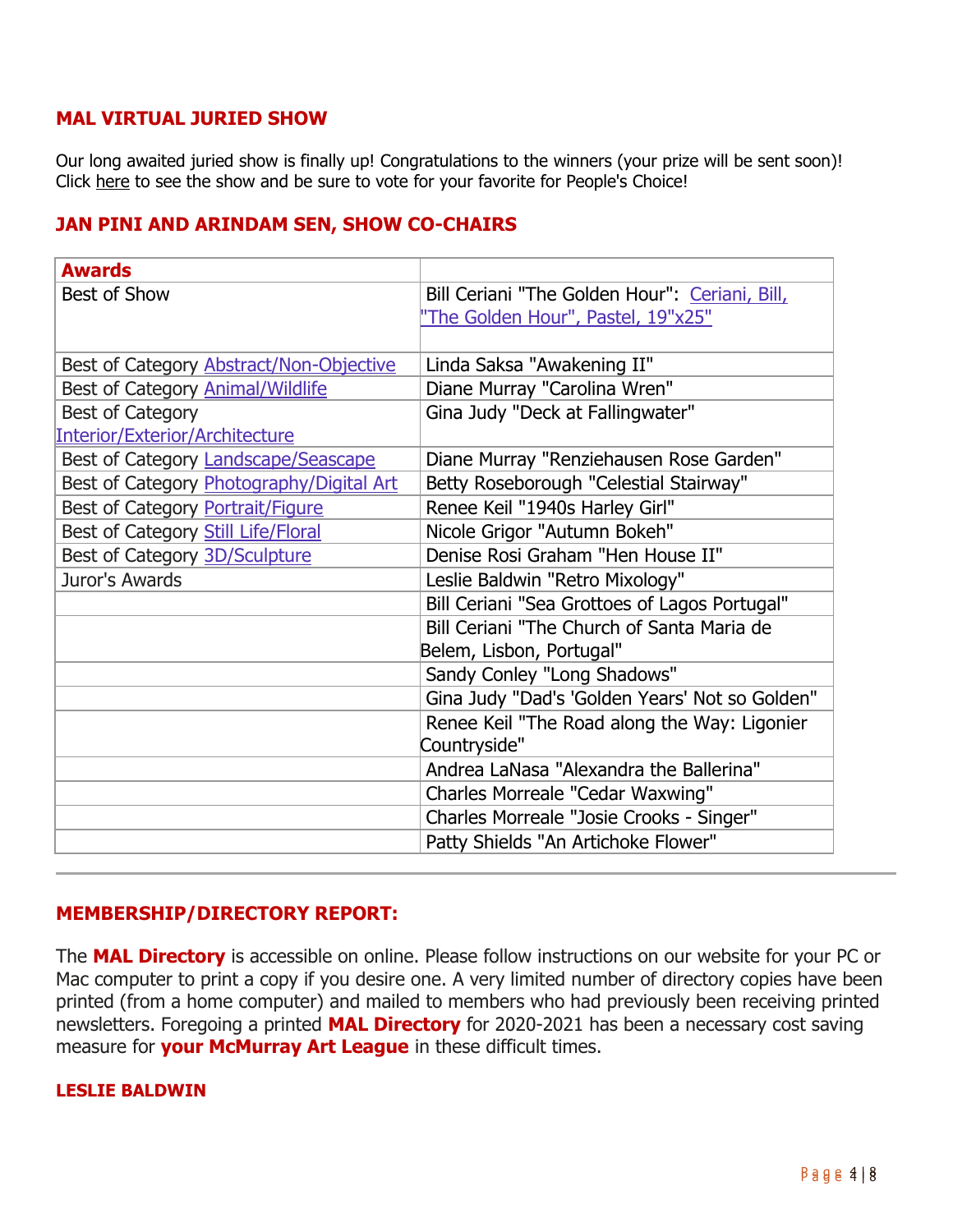### **NEWS FROM OTHER LEAGUES OCTOBER 2020**

### **NOTE: Because of the pandemic, the art leagues are not as busy as usual.**

**Pittsburgh Watercolor Society**: The Annual Members show and the Aqueous have been online. The Aqueous is still available to view. It is a beautiful show. I could not find any **McMurray Art League** members listed, but Connie Clutter (past **MAL** member) had a piece displayed. There were a lot of realistic portraits exhibited.

**Bethel Art League:** There is no meeting in November, but a meeting is planned for December. Only 25 members can attend and there will be no speaker. However, the group did change paintings in the Bethel community Center.

**Whitehall Arts:** the group had a meeting at the outside at Oliver Miller Homestead instead of indoors. Because of the pandemic, paintings are still on exhibit at St. Clair Hospital. I understand some have been sold but I don't have a count.

**South Arts** is having a few people at the Schoolhouse for Friday painters.

**Charming Charlie's:** The possible art exhibit at the empty **Charming Charlie's** store was cancelled because there were not enough participants to man the show.

**Upper St. Clair Art League:** Their big event is the annual **Sugarplum Store** at the Activity Center at 1770 McLaughlin run Road (next to the 3 hole golf). They will be open Nov. 5,6,7 from 10-5; Sunday Nov. 8 from 10-2; Monday Nov. 9 from 10-5; and Tuesday Nov. 10 from 10-2. Partial proceeds from sales will fund a scholarship for an Upper St. Clair student.

#### **FRAN MARZE**

# **NEW ITEMS FOR SALE**

Former **MAL** member Barbara Riehle was downsizing her collection of art and framing supplies, so we purchased several items that might be of interest to our members:

 2 Logan Mat Cutters, a professional paper cutter, a MABEF French easel (unused), a MUD wood plein air easel,  $14 +$  full-sized (32 x 40) mat board in multiple colors, and 15 frames, new in packaging. We're working on setting up an online auction to pass these wonderful tools on to our members.

#### **ANNE TRIMBLE**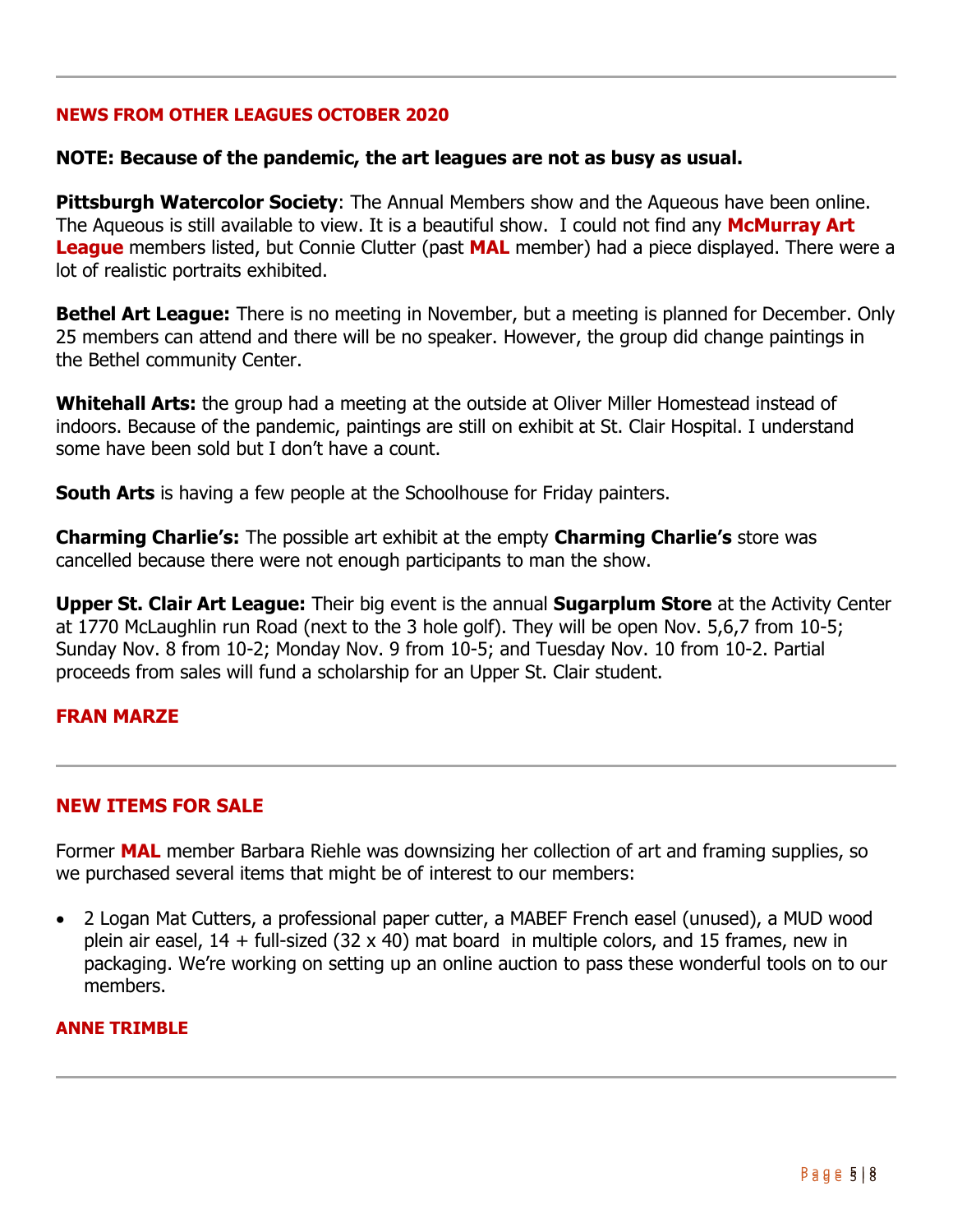# **MEMORIAL DONATIONS**

The **MAL Board** recently voted to recognize memorial donations in our monthly newsletter. Here is the process the League will implement

- What will be published? The name of the memorialized individual.
- Will the donor's name be published? Yes, unless the donor wishes otherwise.
- Will the monetary amount be published? No
- Will the family receive a notification of donation? Yes, but only if requested by donor. No monetary amount will be provided as this is a privacy issue. The donor is responsible for providing the contact information.
- Will the donor's name be mentioned in the notification? Yes, unless the donor wishes otherwise.
- How do I donate? Contact Rosetta Volpe-Dufalla (Corresponding Secretary) via email at corresponding@mcmurrayartleague.com with the following information:
	- o Send me the memorialized individual's name and donor's name (optional) as you wish it to appear in the newsletter.
- Family acknowledgement contact information: If you would like **MAL** to send the family an acknowledgement letter, provide the following:
	- $\circ$  Donor's name to be mentioned (optional). Donor must include family's contact information: name and complete address.
- Where do I send the money? Make checks payable to **MAL** and indicate in the notes section: memorial donation. Send it to Rosetta Volpe-Dufalla, 104 Crabtree Dr., Moon Twp., PA 15108.

# **ROSETTA VOLPE-DUFALLA**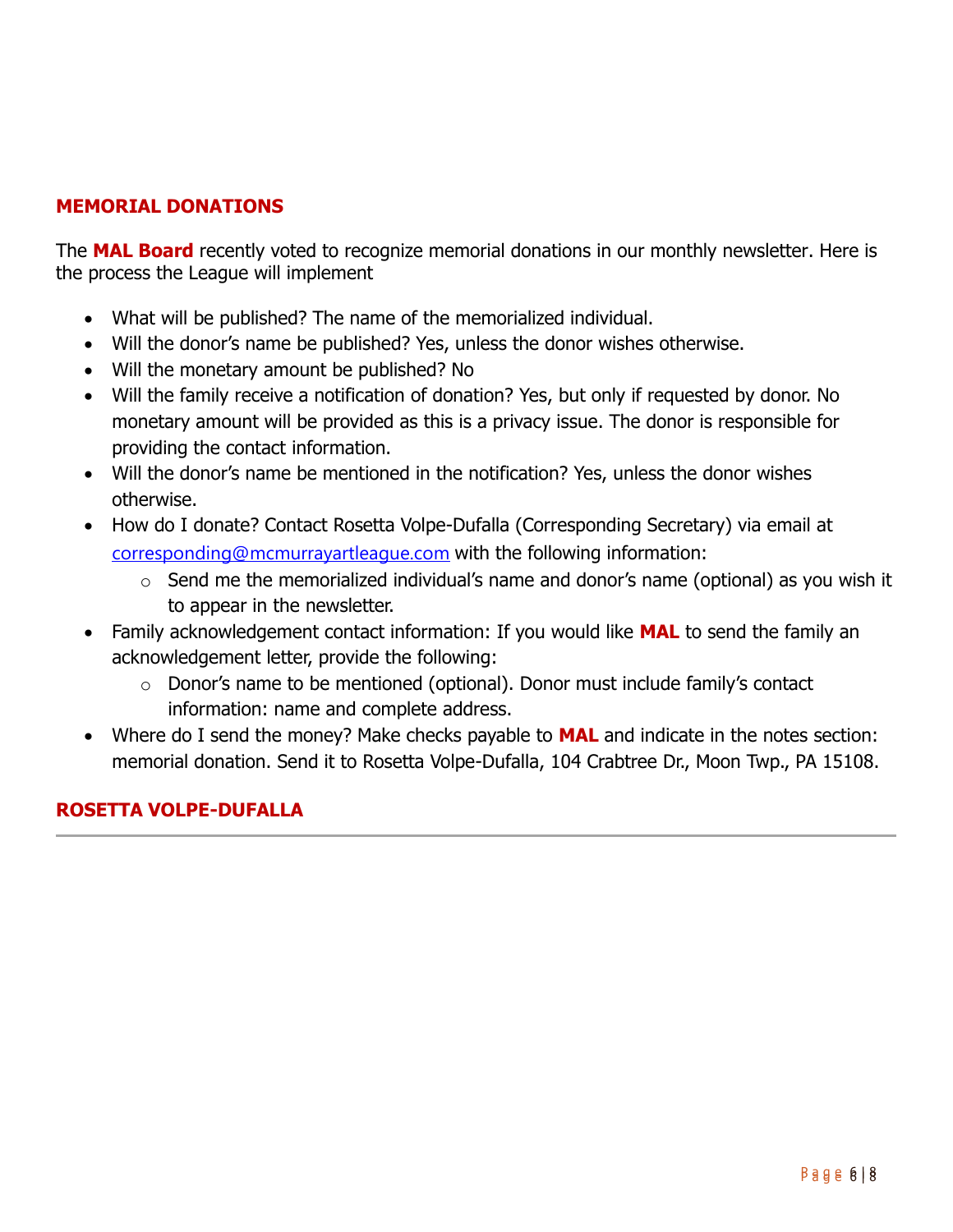

**"THE UMBRELLA'S" BY PIERRE AUGUSTE RENOIR 1885 OIL ON CANVAS**

#### **THE McMURRAY ART LEAGUE Officers & Chairs – 2019 – 2020**

**President:** Anne Trimble president@mcmurrayartleague.com **Vice-President:** Leslie Baldwin vicepresident@mcmurrayartleague.com **Recording Secretary:** Sandy Conley conley 1973@verizon.net **Corresponding Secretary:** Rosetta Volpe-Dufalla corresponding@mcmurrayartleague.com **Treasurer:** Jan Pini treasurer@mcmurrayartleague.com Art League Liaison: Fran Marze **FMarze@verizon.net By-Laws:** Linda Saksa, Anne Trimble **Class Coordinator:** Betty Roseborough classcoordinator@mcmurrayartleague.com **Class Registrar:** Jean Kunz classregistrar@mcmurrayartleague.com **Directory:** Leslie Baldwin **Exhibit Chairs (Fall):** Betty Roseborough, Jan Pini **Exhibit CO-Chairs (Spring):** Jan Pini, Arindam Sen **Historian/Archivist**: Paul Rebholz newsletter@mcmurrayartleague.com Hospitality: Nancy Hokaj nl.hokaj@gmail.com **Membership:** Carol Aurin membership@mcmurrayartleague.com **Newsletter:** Paul Rebholz newsletter@mcmurrayartleague.com **Nominations:** Leslie Baldwin **Open Studio:** Karen Vituccio klvituccio@gmail.com **Past President:** Darla Tsupros, Linda Saksa **Peters Twp. Library:** Sandy Conley **Program:** Betty Roseborough erosie5@aol.com **Publicity: Judy Ann DiGiacomo Scholarship:** Carol Aurin **Standards:** Leslie Baldwin, Gina Judy, Nandi Kumaravelu **Studio Exhibits:** Michalina Pendzich, Linda Saksa **Studio Window:** Darla Duffy **Webmaster:** Jan Pini webmaster@mcmurrayartleague.com